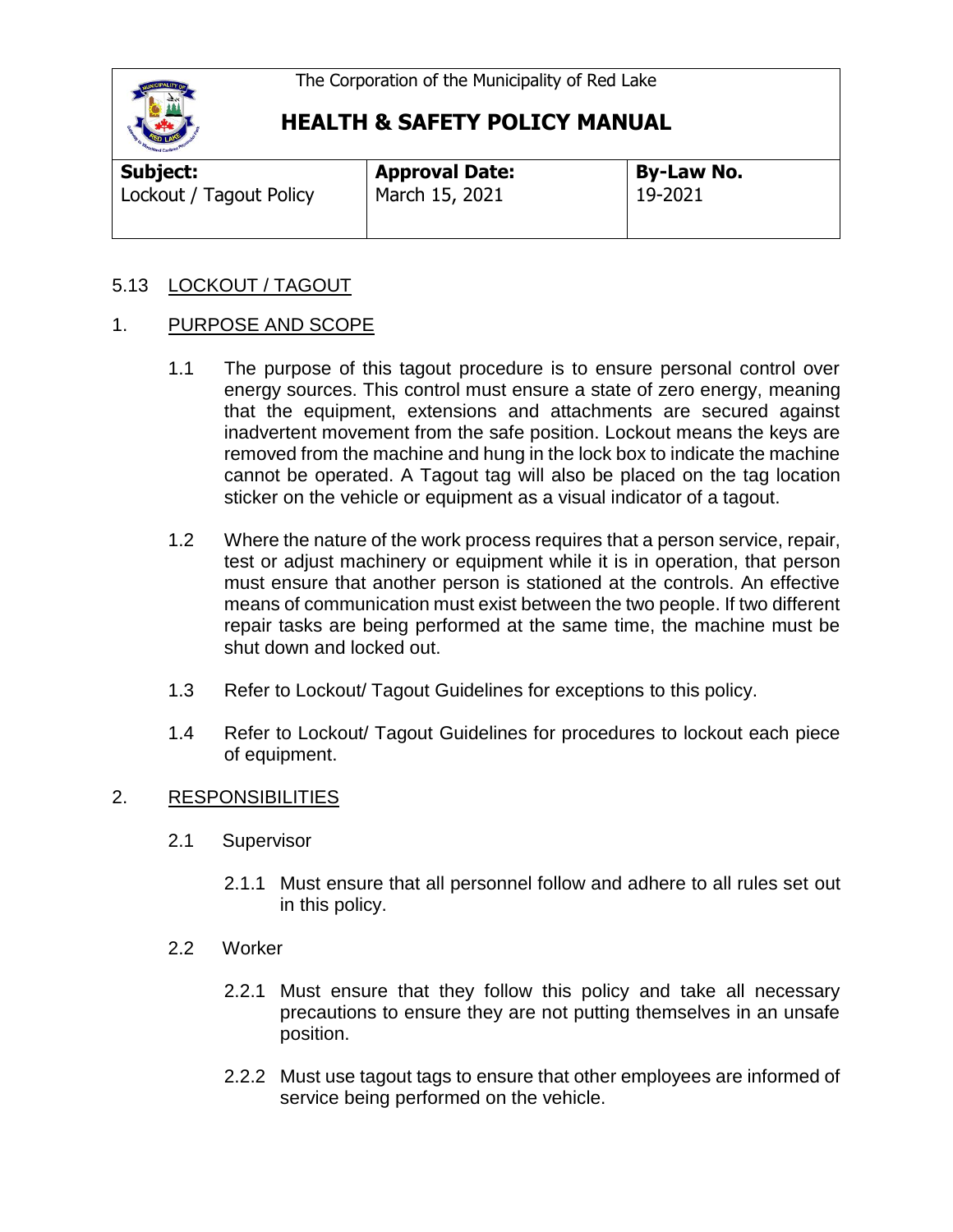

| Subject:                | <b>Approval Date:</b> | <b>By-Law No.</b> |  |
|-------------------------|-----------------------|-------------------|--|
| Lockout / Tagout Policy | March 15, 2021        | 19-2021           |  |
|                         |                       |                   |  |

- 2.2.3 Must ensure the keys are placed in the lockout station when maintenance or repair on the vehicle is being performed.
	- 2.2.3.1 When maintenance or repair occurs in the field, keys are to be kept on the person who locked out the equipment.

#### 3 DEFINITIONS

- 3.1 "Lockout Station" shall mean:
	- 3.1.1 Stations at Public Works Garage and Transfer Station. When a vehicle or piece of equipment is being worked on, the person doing the maintenance will place the keys for the equipment in the lockout station as well as placing the tag on the vehicle. This serves as another visual indicator to coworkers that the vehicle has been locked out.
	- 3.1.2 Only the employee who places the keys in the lockout station may remove them.
- 3.2 "Tagout" shall mean a safety procedure that dangerous machines are properly shut off and not started up again until the completion of maintenance or repair.
- 3.3 "Tagout Tag" shall mean:
	- 3.3.1 Worker is responsible for having an identifiable lockout tag.
	- 3.3.2 When performing maintenance on a vehicle or piece of equipment the employee will place the tagout tag on the equipment. The placement of the tagout tag is to be on the "tag location sticker".
	- 3.3.3 When this tag is placed on the tag location sticker it indicated the equipment is not to be operated. The tag may only be removed by the person who placed the tag.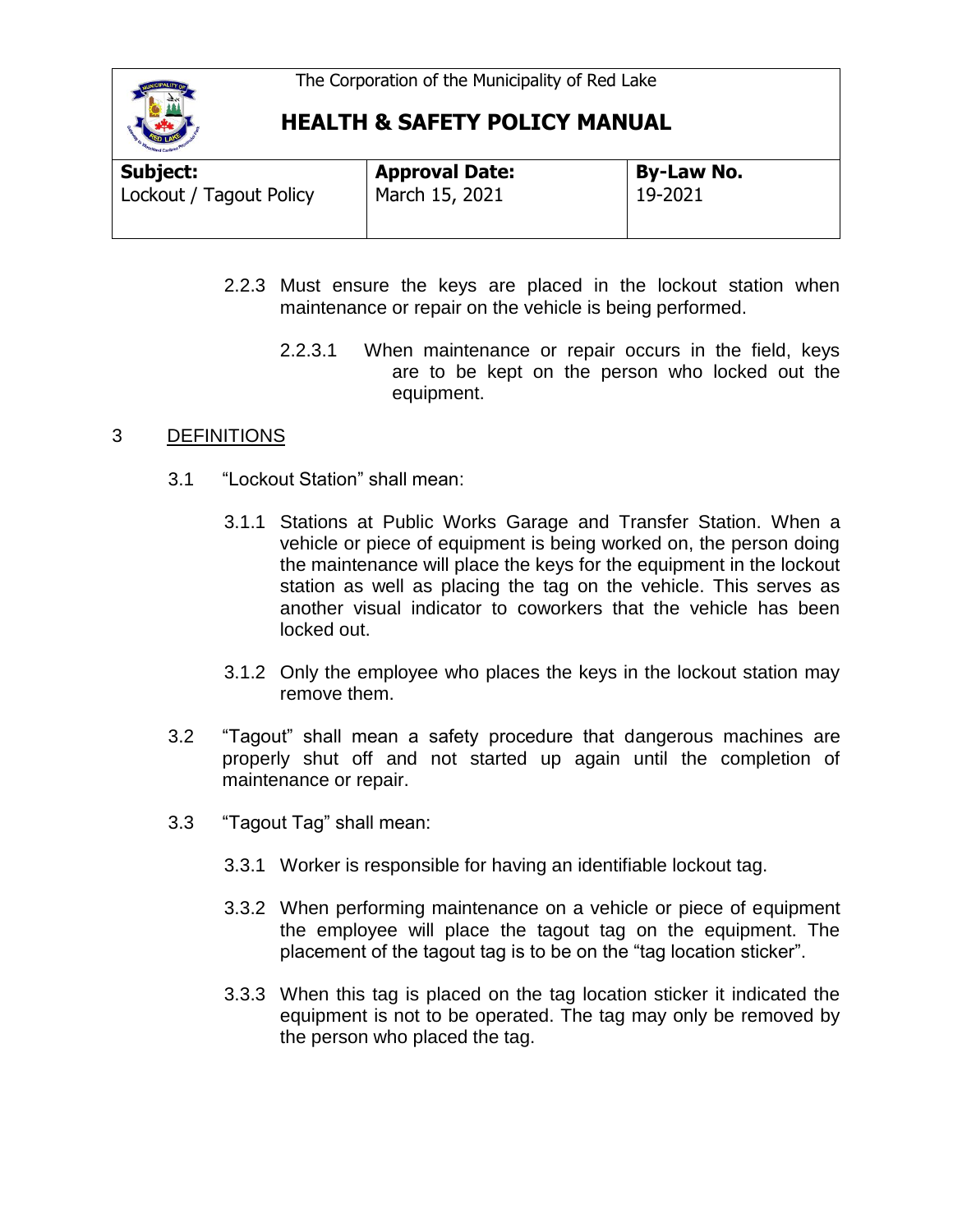

| Subject:                | <b>Approval Date:</b> | <b>By-Law No.</b> |  |
|-------------------------|-----------------------|-------------------|--|
| Lockout / Tagout Policy | March 15, 2021        | 19-2021           |  |
|                         |                       |                   |  |

### 4 PROCEDURE

- 4.1 Prior to beginning maintenance or service work on any piece of equipment that could start-up moving or releasing stored energy, the equipment must be de-energized. An initial review should be conducted to locate all switches, valves or other energy isolating devices on the vehicle. It is possible to have more than one energy source on a vehicle. Any potential energy sources which may store energy should be tested to ensure the energy has been drained before any maintenance work begins. Testing to ensure it is properly de-energized should only occur after ensuring that no workers could be injured if the vehicle is started.
- 4.2 Hydraulic Components will be placed at rest. All hydraulic systems will be bled-down to relieve any residual pressure.
- 4.3 No maintenance work can occur on a vehicle unless the parking brake is functioning properly. If the parking brake is not working it should be repaired before any further maintenance occurs. Wheel chocks will be used any time that parking brakes are being repaired and proper tagout procedures will still occur.
- 4.4 The vehicle will be shut down by turning the ignition off and removing the key from the ignition. Once removed, the keys will be placed in the lockout station by the employee doing the maintenance work to prevent accidentally starting the vehicle. The key may only be removed by the person who placed it.
- 4.5 The employee will place the Tagout tag on the tag location sticker. The tag may only be removed by the person who placed it.
- 4.6 All other energy sources for the machine will also be disconnected or turned off. They will be locked out and tagged as well.
	- 4.6.1 Example: master switch.
- 4.7 Once all these steps have occurred, any maintenance work can take place.
- 4.8 Once all locks and tags are removed, the equipment will be tested to ensure it is functioning properly before being put back into rotation for use.